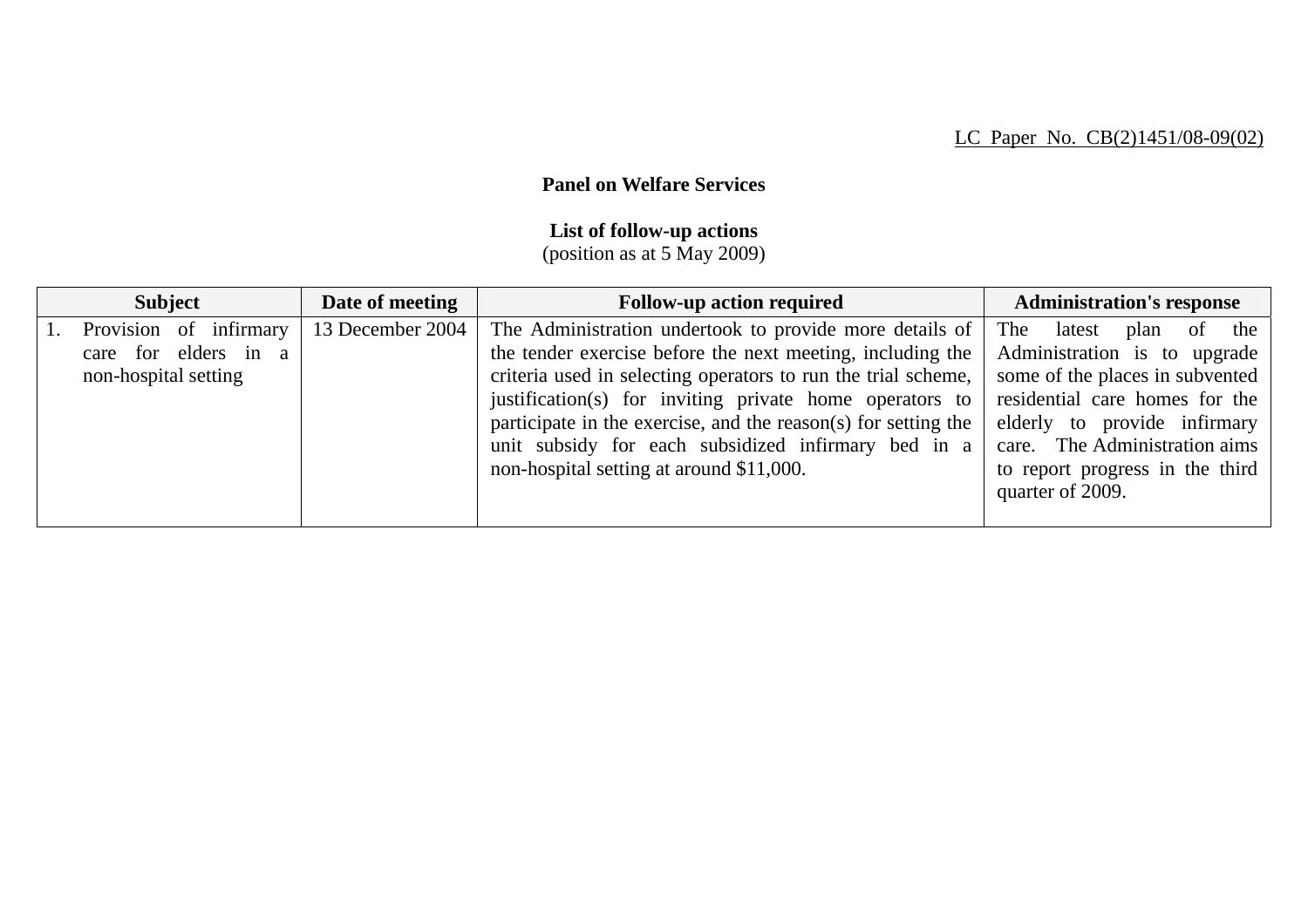| <b>Subject</b>                                                                                                                                           | Date of meeting | <b>Follow-up action required</b>                                                                                                                                                                           | <b>Administration's response</b>                                                                                                                                                                                                                                                                                                                                                                                                                                                                                                                                                                                                                                                                                                                                                                                                                    |
|----------------------------------------------------------------------------------------------------------------------------------------------------------|-----------------|------------------------------------------------------------------------------------------------------------------------------------------------------------------------------------------------------------|-----------------------------------------------------------------------------------------------------------------------------------------------------------------------------------------------------------------------------------------------------------------------------------------------------------------------------------------------------------------------------------------------------------------------------------------------------------------------------------------------------------------------------------------------------------------------------------------------------------------------------------------------------------------------------------------------------------------------------------------------------------------------------------------------------------------------------------------------------|
| Conversion of self-care<br>$(S/C)$ hostel and home<br>for the aged $(H/A)$ places<br>into care and attention<br>providing<br>places<br>continuum of care | 14 March 2005   | The Administration was requested to provide its plan on<br>providing long term care for the elderly in the medium and<br>long terms, including financing for residential care services<br>for the elderly. | The<br>Administration<br>has<br>submitted<br>(LC)<br>two papers<br>Paper<br>Nos.<br>$CB(2)835/07-08(01)$<br>and<br>$CB(2)1038/07-08(01))$<br>to the<br>Subcommittee<br>on<br>Elderly<br>Services (the Subcommittee) on<br>"Residential Care Services for<br>Elderly" which<br>the<br>were<br>discussed on 22 January 2008<br>February<br>19<br>2008.<br>and<br>Another meeting was held on<br>11 April 2008 to follow up the<br>by<br>expressed<br>views<br>the<br>Subcommittee on, among other<br>the financing<br>things,<br>for<br>residential care services for the<br>elderly. The Administration is<br>studying the long-term planning<br>for subsidised residential care<br>services for the elderly through<br>a consultancy study led by the<br>Elderly Commission, which is<br>expected to be completed by<br>the second quarter of 2009. |
|                                                                                                                                                          |                 |                                                                                                                                                                                                            |                                                                                                                                                                                                                                                                                                                                                                                                                                                                                                                                                                                                                                                                                                                                                                                                                                                     |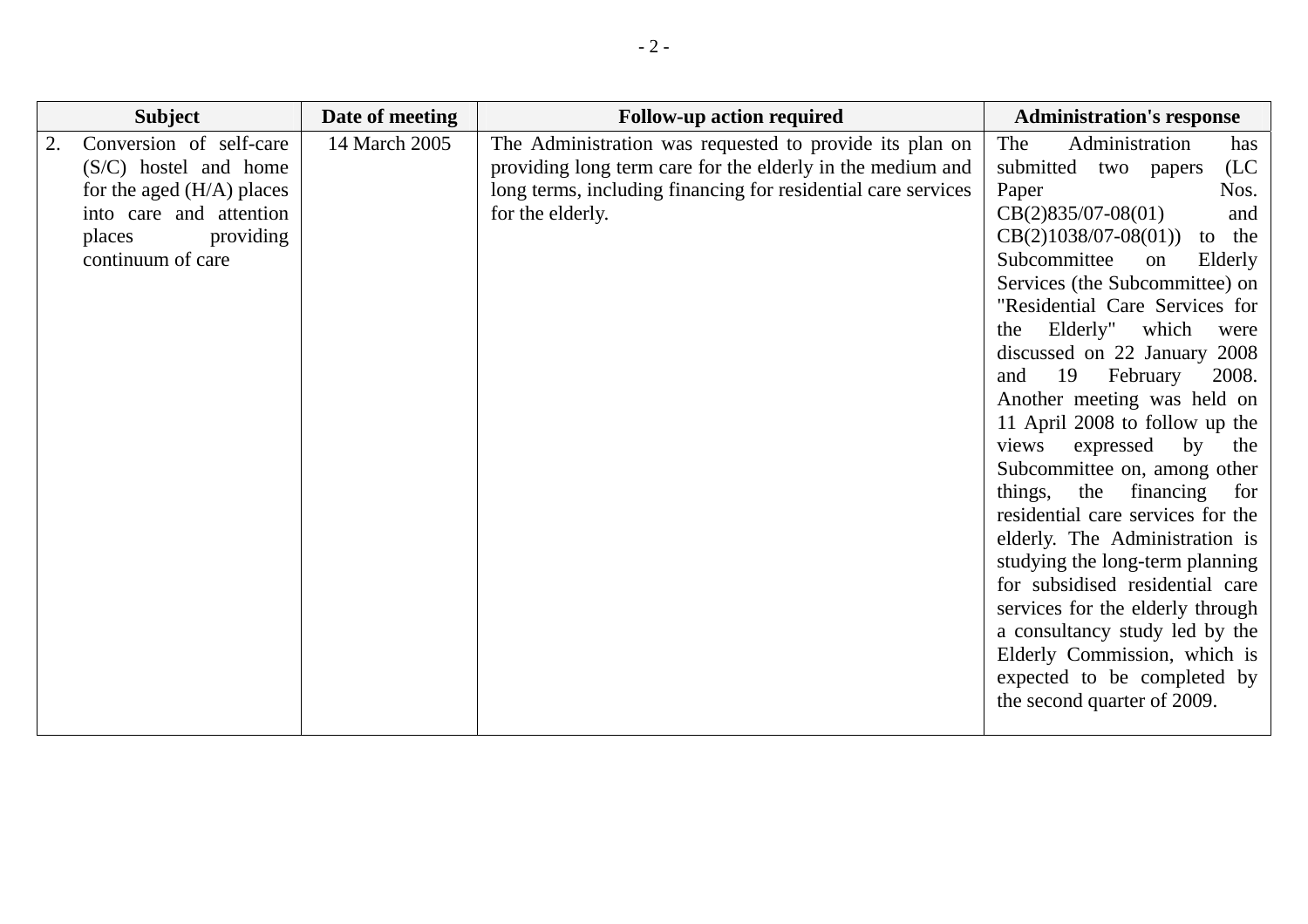| <b>Subject</b>                                                                                                                                               | Date of meeting | <b>Follow-up action required</b>                                                                                                                                                                                                                                                                                                                                                                                                                                                                                                                                    | <b>Administration's response</b>                                                                                                                                                                                                                                                                                                                                                                                                                                                          |
|--------------------------------------------------------------------------------------------------------------------------------------------------------------|-----------------|---------------------------------------------------------------------------------------------------------------------------------------------------------------------------------------------------------------------------------------------------------------------------------------------------------------------------------------------------------------------------------------------------------------------------------------------------------------------------------------------------------------------------------------------------------------------|-------------------------------------------------------------------------------------------------------------------------------------------------------------------------------------------------------------------------------------------------------------------------------------------------------------------------------------------------------------------------------------------------------------------------------------------------------------------------------------------|
| Implementation<br>of the<br>3.<br>Family<br>Integrated<br>Service Centre<br>Model<br>closure<br>of<br>and<br>time-limited<br>Single<br><b>Parent Centres</b> | 9 May 2005      | The Administration was requested to revert to members on<br>whether to re-open the Single Parent Centres after the<br>completion of its review on the implementation of the<br>Integrated Family Service Centre (IFSC) service mode by<br>end 2009.                                                                                                                                                                                                                                                                                                                 | The transformation of IFSCs<br>was completed in 2004-2005.<br>October<br>2008,<br>the<br>In<br>Administration commissioned a<br>review on the implementation<br>of the IFSC service mode. It<br>is expected to be completed by<br>the end of 2009.<br>The<br>Administration<br>reported<br>progress to the Panel in March<br>2009 and will further discuss<br>the matter at the May meeting.<br>The Administration will report<br>the result of the review to the<br>Panel in due course. |
| Progress report on the<br>4.<br>standardized assessment<br>mechanism<br>for<br>residential services for<br>people with disabilities                          | 21 March 2006   | The Administration was requested to include representative<br>from the Hong Kong Council of Social Service (HKCSS)<br>in the Review Working Group on Standardized Assessment<br>Mechanism for Residential Services for People with<br>Disabilities and to increase the number of representatives<br>from parents' groups in the Review Working Group.<br>The then Secretary for Health, Welfare and Food was<br>requested to come up with ways to solve the existing lack<br>of premises for providing residential services for people<br>with disabilities (PWDs). | The Administration will include<br>representative from the HKCSS<br>and invite more representatives<br>from parents' groups to the<br>future Review Working Group<br>meetings.<br>will<br>The<br>Bureau<br>consider<br>appropriate<br>measures<br>to<br>identify and<br>acquire suitable<br>premises/sites for providing<br>residential services to PWDs<br>and will report to LegCo in due<br>course.                                                                                    |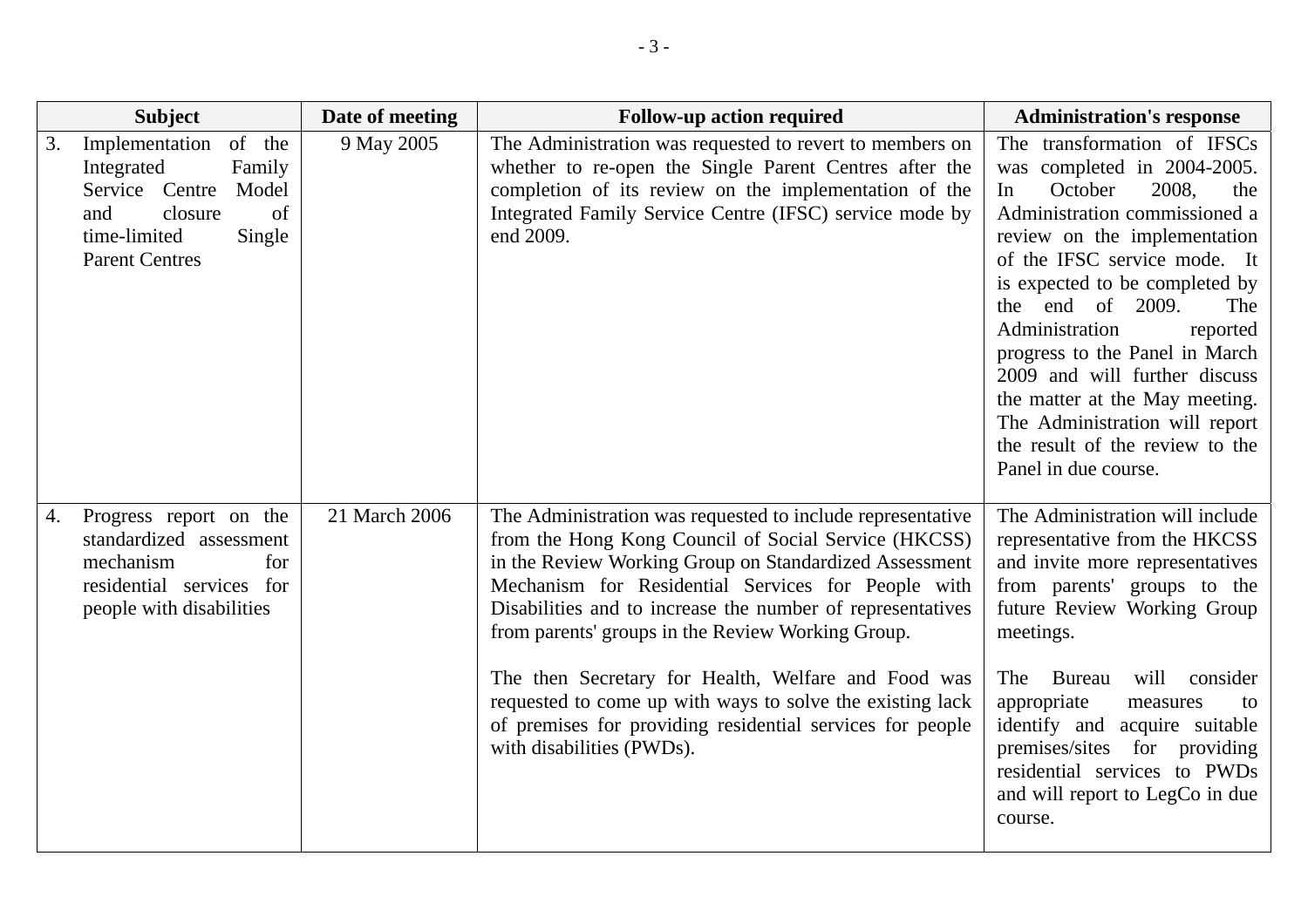|    | <b>Subject</b>                                                          | Date of meeting | <b>Follow-up action required</b>                                                                                                                                                                                                                                                                | <b>Administration's response</b>                                                                 |
|----|-------------------------------------------------------------------------|-----------------|-------------------------------------------------------------------------------------------------------------------------------------------------------------------------------------------------------------------------------------------------------------------------------------------------|--------------------------------------------------------------------------------------------------|
| 5. | Assistance to elderly not<br>receiving<br>Comprehensive<br>Social       | 8 June 2006     | The Administration was requested to $-$<br>provide a paper setting out the relevant figures to<br>(a)                                                                                                                                                                                           | The Administration is collating<br>the requisite information and<br>aims to provide a paper once |
|    | Security<br>Assistance<br>(CSSA)                                        |                 | substantiate its saying that a pay-as-you-go retirement<br>protection scheme was not feasible; and                                                                                                                                                                                              | ready.                                                                                           |
|    |                                                                         |                 | consult employees in Hong Kong on whether they<br>(b)<br>were willing to allocate part of their MPF<br>contributions, say 50%, to a pool for distribution to<br>the current cohort of elders, on the understanding<br>they too would receive a monthly sum of some<br>\$2,500 in their old age. |                                                                                                  |
| 6. | Review<br>of<br>rent<br>allowance<br>under<br>the<br><b>CSSA</b> Scheme | 8 May 2008      | The Administration was requested to provide a written<br>response to the suggestion of granting a rent allowance<br>higher than the maximum levels of rent allowance to those<br>CSSA households with genuine and pressing housing<br>needs to cover the actual rent paid.                      | The Administration is studying<br>the matter and will provide a<br>response when ready.          |